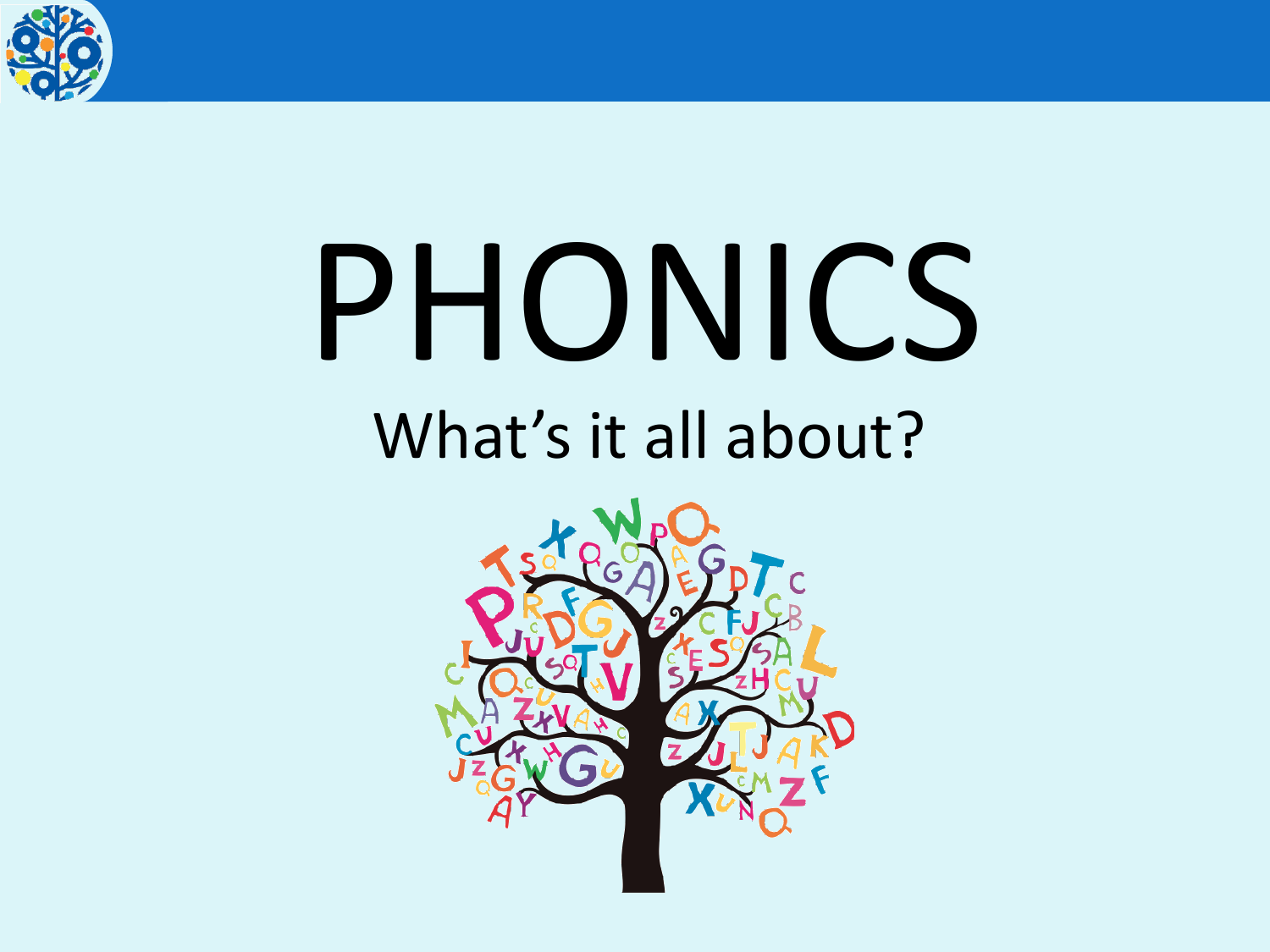

## What is 'phonics' and how do we teach it?

Phonics prepares children for learning to read and write.

Children learn how words are made up from collections of little sounds (phonemes) all blended together.

Children are taught how to identify each sound in a word (segmenting) and this helps them to read and spell them.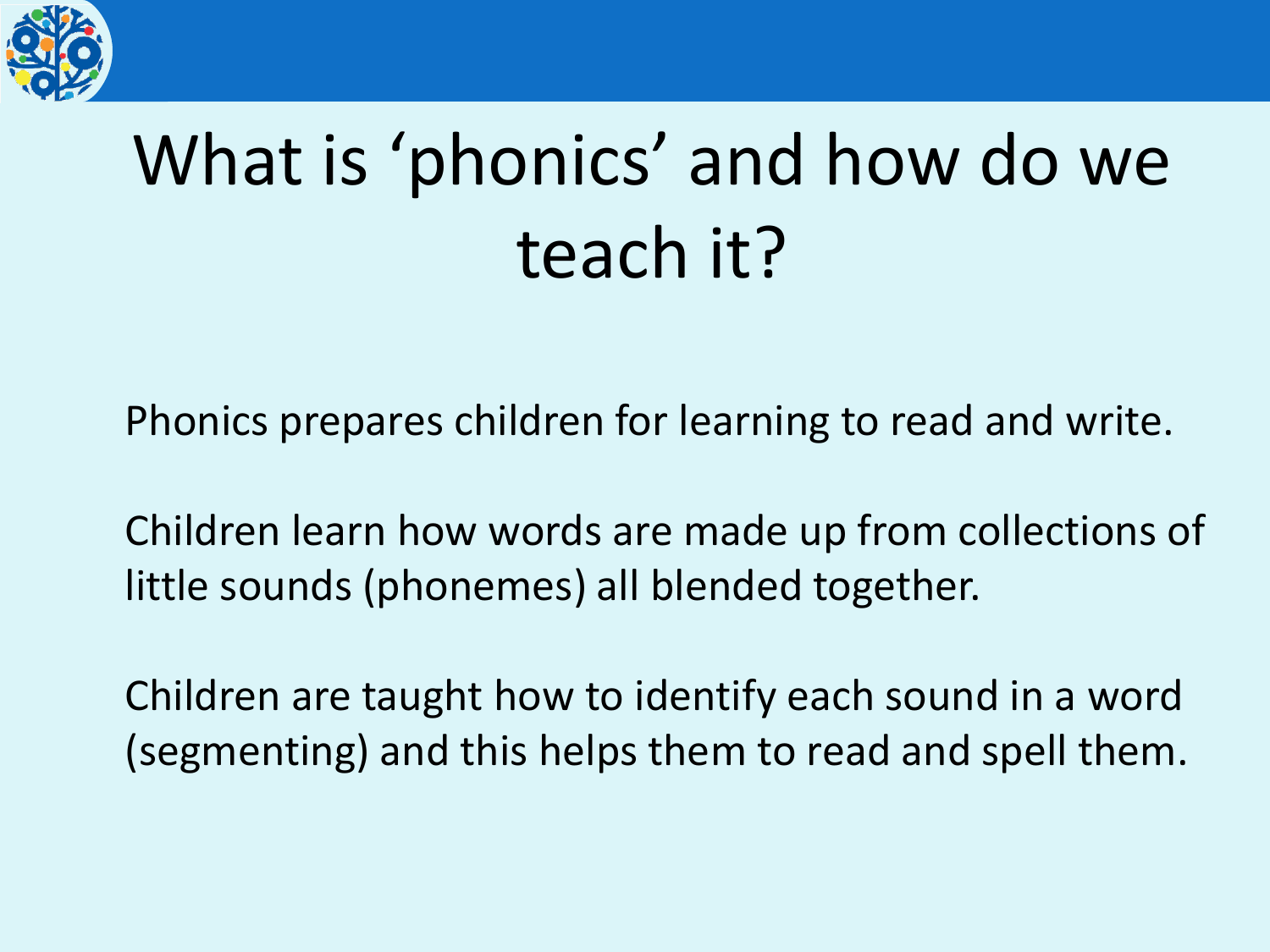

## Terminology

- **Phoneme** a sound
- **Grapheme** the way a sound is written e.g. /sh/ in dish
- **Digraph** two letters making one sound e.g. /ch/ in chop
- **Trigraph** three letters making one sound e.g. /igh/ in night
- **Split digraph** a digraph with a letter in the middle e.g. /a e/ in make
- **Segment** split a word up into sounds ("sound it out")
- **Blend** merge sounds together to know what the word says
- **Tricky Words**  words that can not be sounded out e.g. 'the'
- **High Frequency Words** words that children come across frequently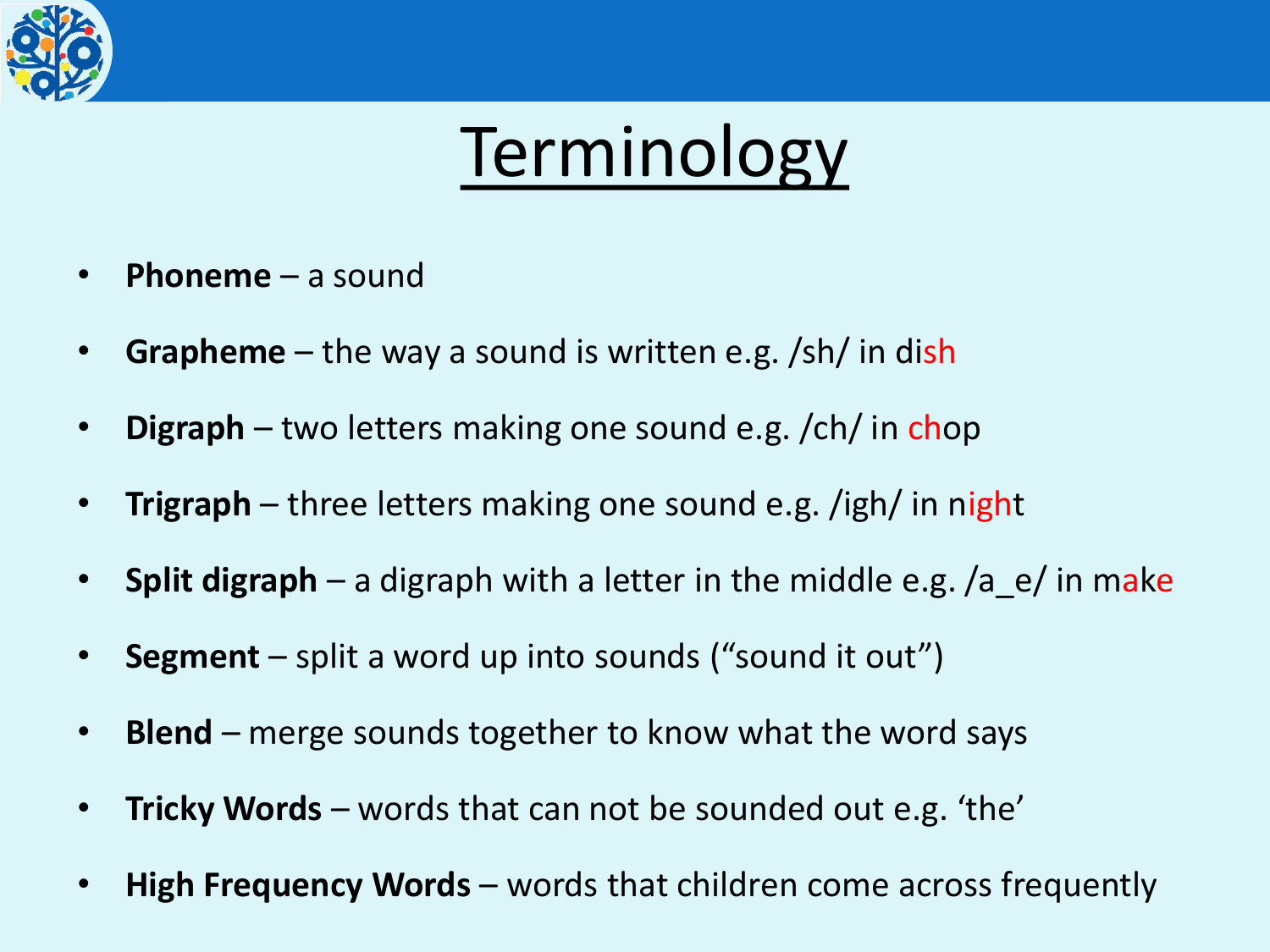

## Letters & Sounds<sup>®</sup>

Letters and Sounds is a phonics resource published by the Department for Education and Skills.

It sets out a detailed and systematic programme for teaching phonic skills.

Children are taught phonics daily and in a set order.

There are six overlapping phases.

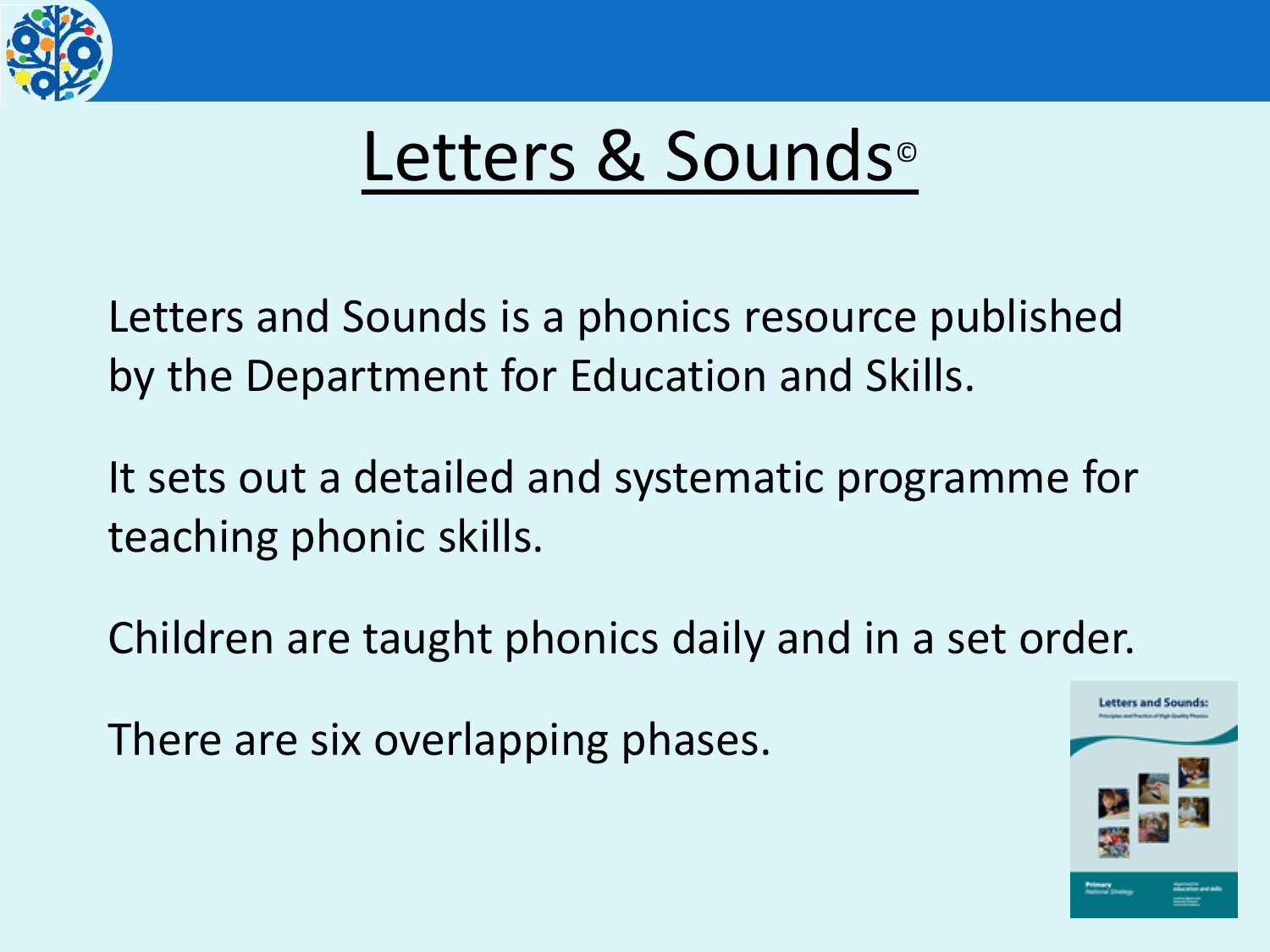

| Phase                                              | Phonic Knowledge and Skills                                                                                                                                                                                                                                                                                       |  |  |  |  |
|----------------------------------------------------|-------------------------------------------------------------------------------------------------------------------------------------------------------------------------------------------------------------------------------------------------------------------------------------------------------------------|--|--|--|--|
| Phase One<br>(Nursery/Reception)                   | Activities are divided into seven aspects, including<br>environmental sounds, instrumental sounds, body sounds,<br>rhythm and rhyme, alliteration, voice sounds and finally oral<br>blending and segmenting.                                                                                                      |  |  |  |  |
| <i>Phase Two</i> (Reception)                       | Learning 19 letters of the alphabet and one sound for each.<br>Blending sounds together to make words.<br>Segmenting words into their separate sounds.<br>Beginning to read simple captions.                                                                                                                      |  |  |  |  |
| <i>Phase Three</i> (Reception)                     | Learning the remaining 7 letters of the alphabet, one sound<br>for each.<br>Digraphs and trigraphs.<br>Reading captions, sentences and questions.<br>On completion of this phase, children will have learnt the<br>"simple code", i.e. one grapheme for each phoneme in the<br>English language (see next slide). |  |  |  |  |
| <i>Phase Four</i> (Reception)                      | No new sounds are taught.<br>Children learn to blend and segment longer words with<br>adjacent consonants, e.g. swim, clap, jump.                                                                                                                                                                                 |  |  |  |  |
| <i>Phase Five</i> (Throughout<br>Year 1)           | Alternative spellings and pronunciations for sounds already<br>known.                                                                                                                                                                                                                                             |  |  |  |  |
| <i>Phase Six (Throughout</i><br>Year 2 and beyond) | Working on spelling, including prefixes and suffixes.<br>Learning spelling rules e.g. doubling and dropping letters                                                                                                                                                                                               |  |  |  |  |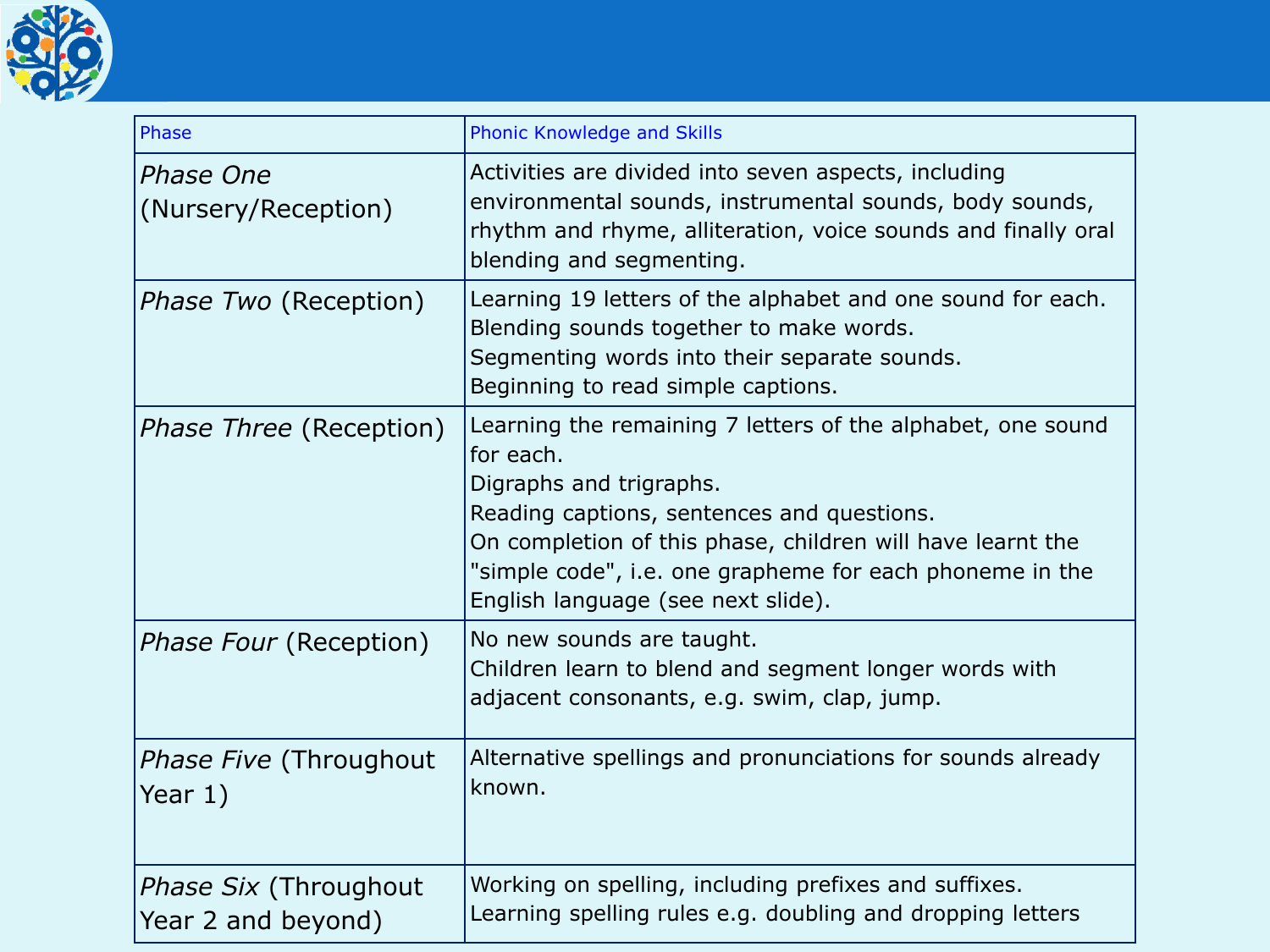

### The 'simple code' of the English language

| S         | t           | P         | n.        | m            | a          | e                        | ink                  | O                   |
|-----------|-------------|-----------|-----------|--------------|------------|--------------------------|----------------------|---------------------|
| sat       | tap         | pan       | nose      | mat          | ant        | egg                      |                      | otter               |
| g         | $\mathbf d$ | c k       | r         | $\mathbf{h}$ | u          | ai                       | ee                   | <b>igh</b><br>light |
| oat       | dog         | click     | run       | hat          | щp         | rain                     | knee                 |                     |
| Ь<br>bus  | farm.       | lolly     | <b>am</b> | v<br>van     | 0a<br>boat | $\bullet\bullet$<br>cook | $\mathbf{O}$<br>boot | ar<br>star          |
| w<br>rish | X<br>axe    | y<br>yell | z<br>zap  | qu<br>quill  | or<br>fork | ur<br>burn               | ow<br>now            | οί<br>boil          |
| ch        | sh          | th        | th        | ng           | ear        | air                      | ure                  | er                  |
| chin      | ship        | think     | the       | sing         | near       | stair                    | sure                 | writer              |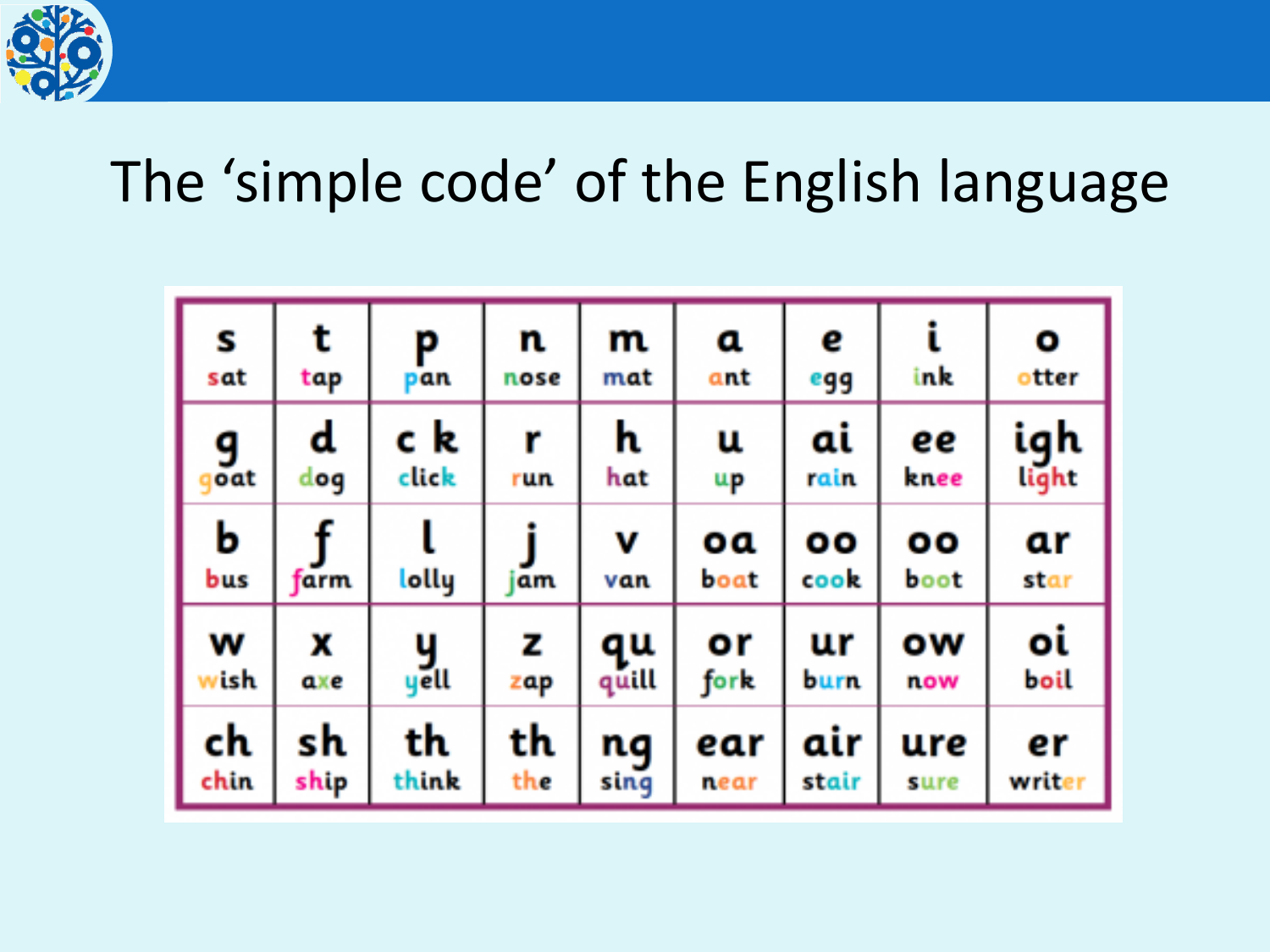

#### Phonemes are taught in the following order:

#### Phase 2

**Set 1:** s, a, t, p **Set 2:** i, n, m, d **Set 3:** g, o, c, k **Set 4:** ck, e, u, r **Set 5:** h, b, f, ff, l, ll, ss

#### Phase 3

**Set 6:** j, v, w, x **Set 7:** y, z, zz, qu **Consonant digraphs:** ch, sh, th, ng **Vowel digraphs:** ai, ee, igh, oa, oo, ar, or, ur, ow, oi, ear, air, ure, er

Children are also taught the letter names alongside their sounds e.g. A and /a/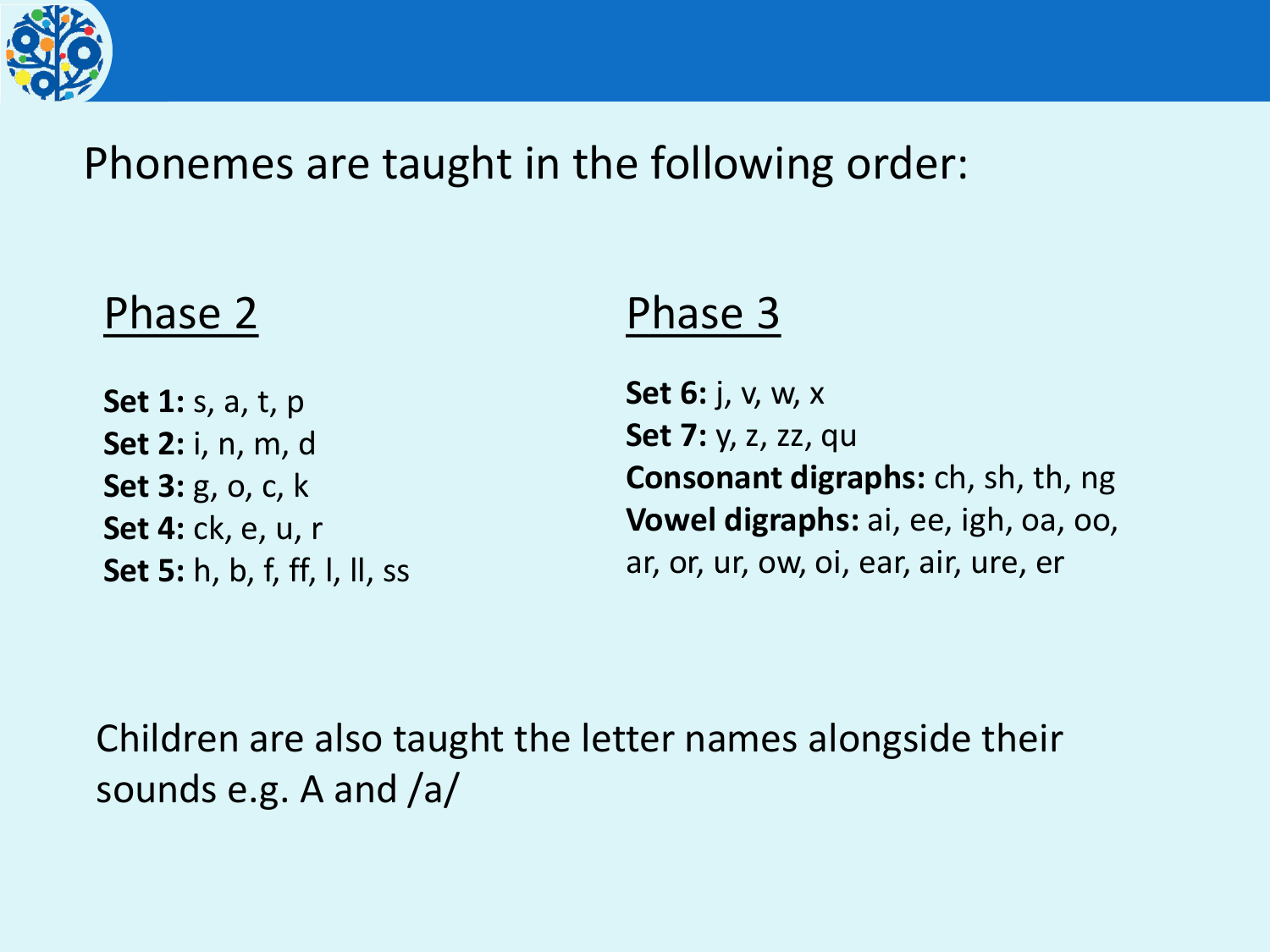

#### **The Alphabet Rap**

**A-B A-B-C A-B-C-D-E-F-G**

**H-I H-I-J H-I-J-K-L-M-N**

**O-P O-P-Q O-P-Q-R-S-T-U**

> **V-W V-W-X V-W-X-Y-Z**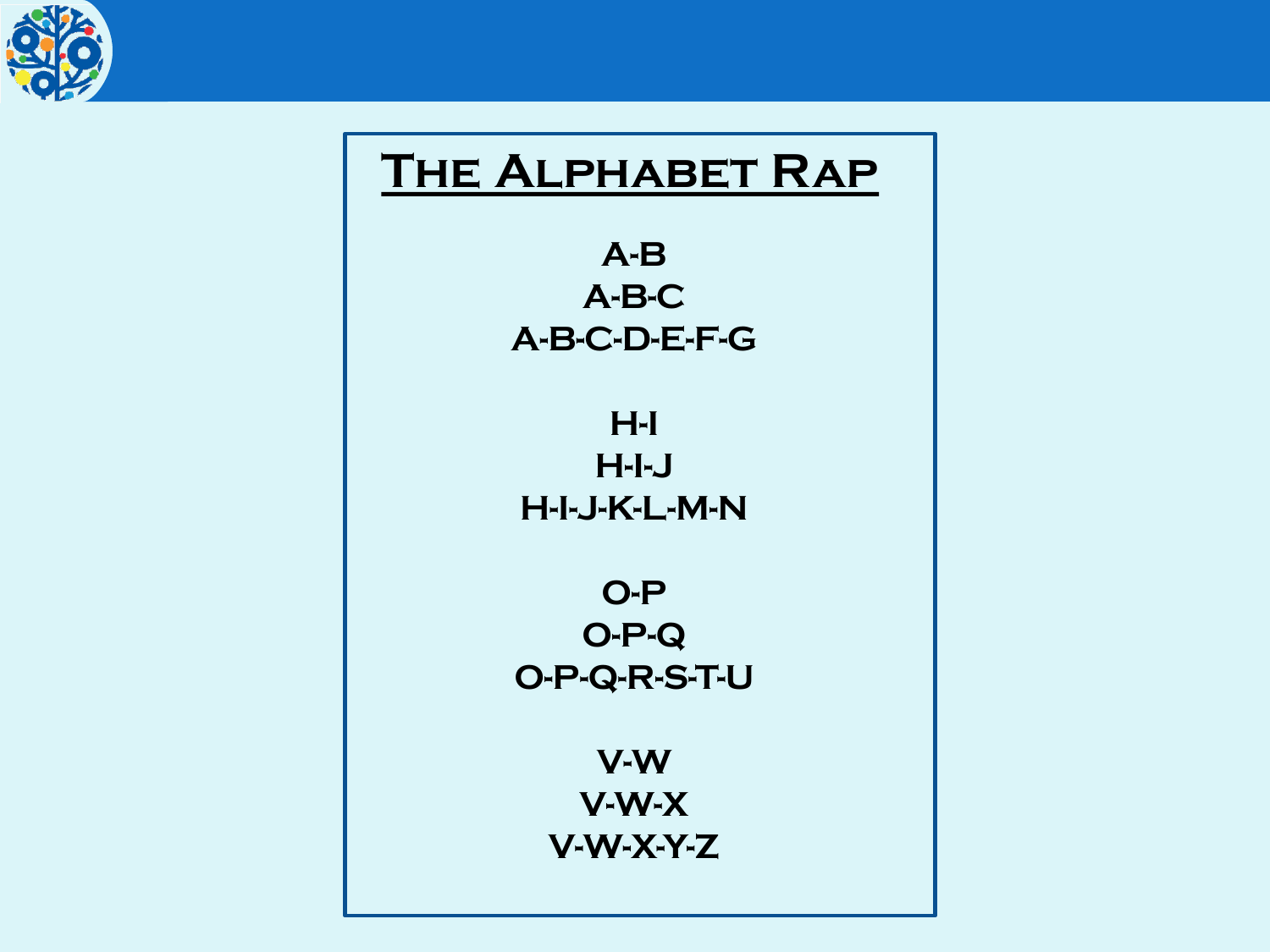

## Blending for Reading

# a red hat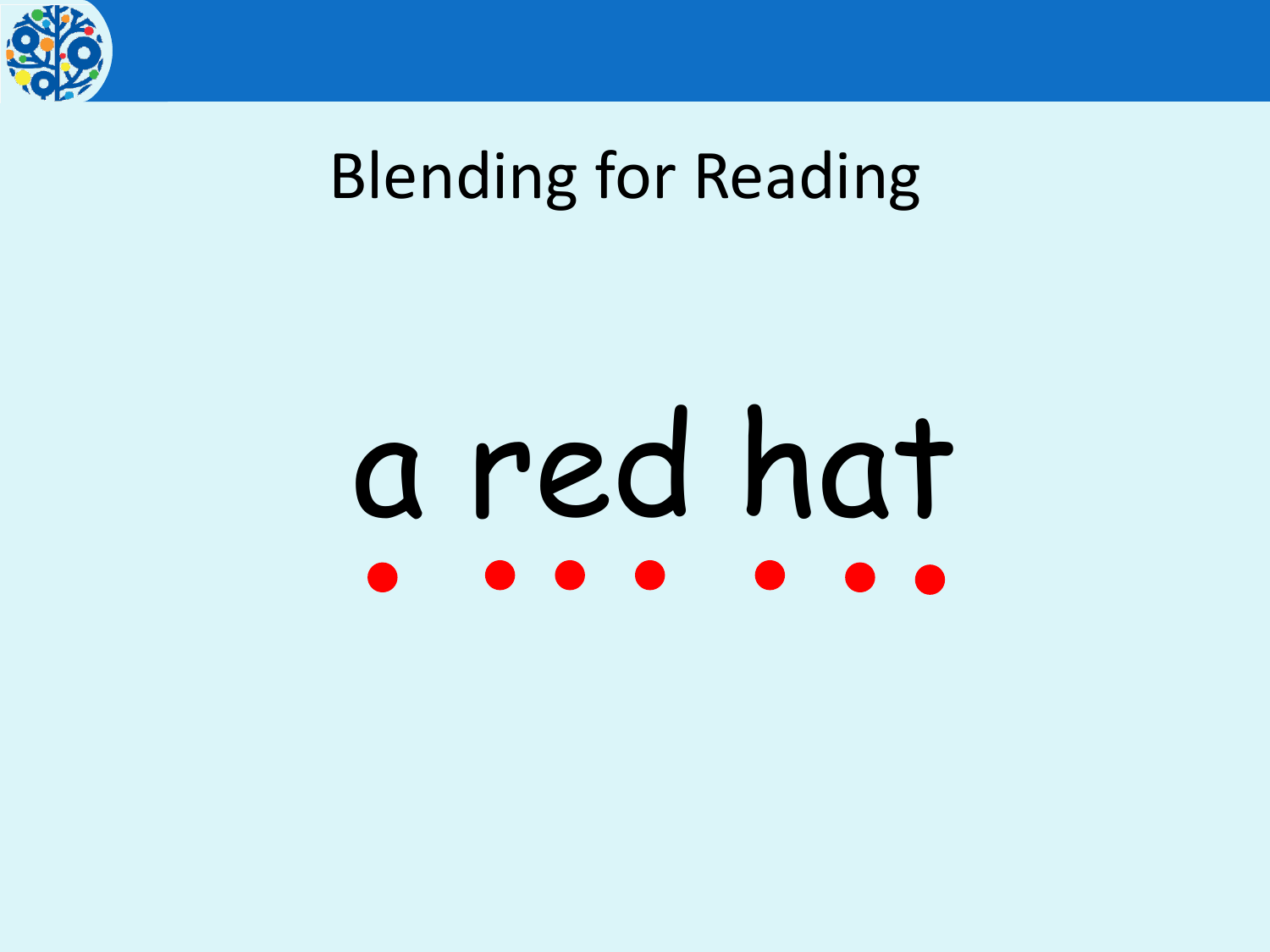

## Phonics at Luddenden CE

We use a variety of resources to help with the teaching of phonics:

- Phonics Play online activities, games and resources
- Jolly Phonics songs with actions
- Alphabet songs and a rap
- Repetition! Repetition! Repetition!